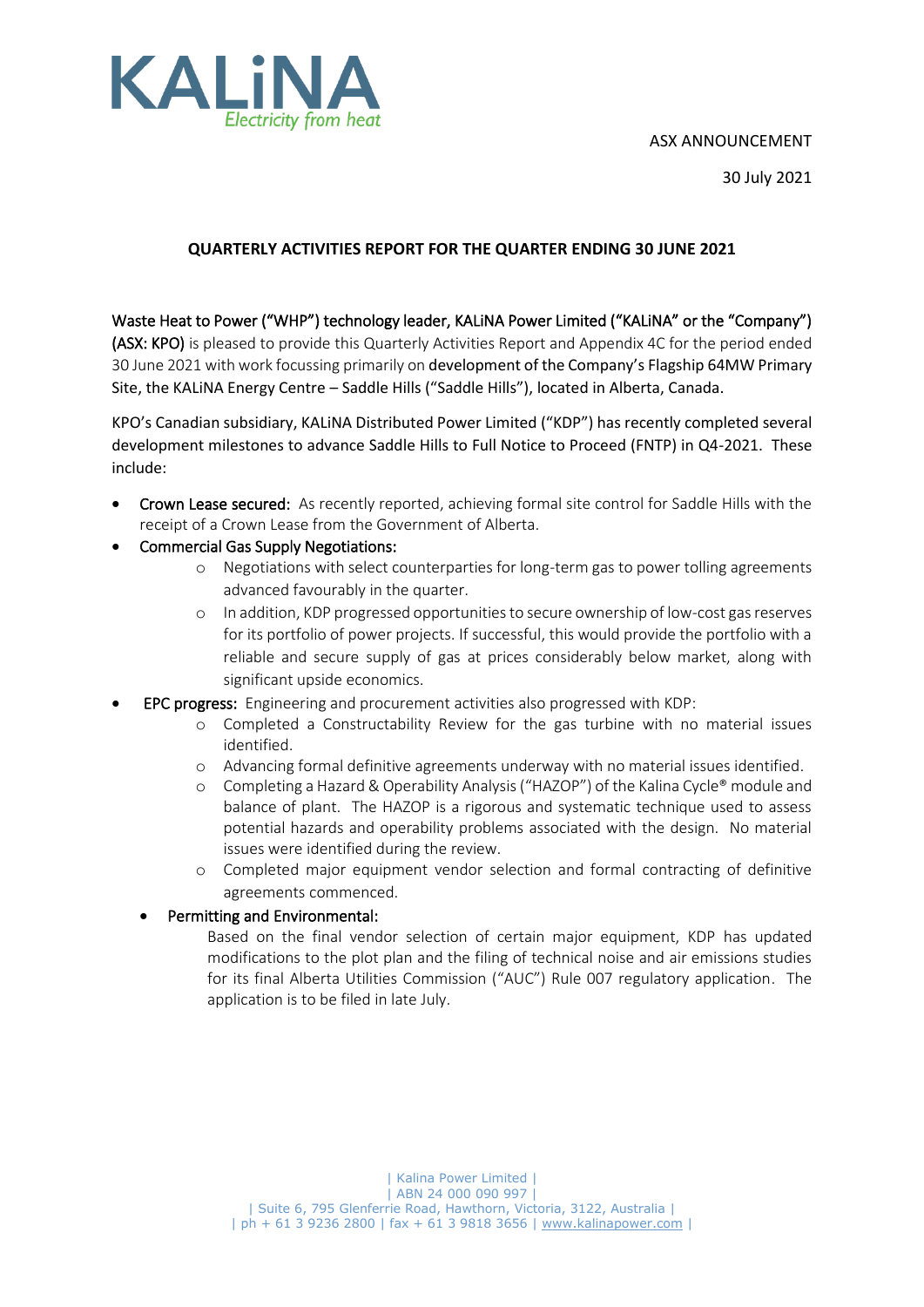### • Electrical Interconnection:

- o On schedule, no material concerns identified.
- o ATCO and AESO are completing studies for Saddle Hills in order to provide final cost estimates to contract for interconnection.

#### • Gas interconnection:

- o On schedule, no material concerns identified.
- o Awarded engineering contract for 2.5 km gas line to the main trunk line.
- o Initiated preliminary site work as part of the Crown Lease requirements.
- o Completed initial environmental review of gas transportation pipeline route.
- o Preparing to undertake Indigenous consultation to secure the Crown Lease and facility approvals required for the gas line connection to the main trunkline.

### North American Legislative framework for Industrial Waste Heat to Power (WHP) and Geothermal Projects

Several important government initiatives and funding programs are now in place, with more programs recently announced to facilitate a major uptake of clean energy projects and technologies to reduce industrial emissions specifically in Alberta as well as more broadly throughout Canada and the USA. Included are initiatives for Waste Heat to Power (WHP) and Geothermal Power, for which the KALiNA Cycle® has established a strong value proposition. These programs will enable companies such as KALiNA to bring projects online on a more aggressive timetable than would otherwise be the case by not only reducing the cost of capital for new projects but also by pricing the cost of carbon such that emission reductions are suitably rewarded.

Common amongst all these policies and legislation is the goal of accelerating the deployment of technologies that can reduce emissions and the carbon footprint of industry. Technologies such as industrial Waste Heat to Power (WHP) and Geothermal Power are expected to play an important role. The KALiNA Cycle® technology is well positioned to be a significant contributor in achieving the targets for reduced emissions in markets where it is deployed.

KDP is applying for a number of government funding opportunities ideally suited for the ongoing commercialization of various applications of the KALiNA Cycle®. The Company is also engaging with various other corporate partners to investigate grant funding programs and initiatives that are available for its Primary 64MW site and its distributed power generation program. Grants that reduce the overall capex will not only further improve financial returns but accelerate the strategic deployment of the Company's projects.

### Regulatory Decision:

As reported in the quarter, the Alberta Utilities Commission ("AUC") issued its decision to discontinue the Demand Transmission Service ("DTS") portion of the Distributed-Connected Generation ("DCG") credit mechanism and leave the Supply Transmission Service ("STS") portion in place. As advised, the Saddle Hills project can operate without DTS revenues by employing economic dispatch to generate power only when power prices are adequate. In comparing the two dispatch contracting strategies, economic dispatch does not fully recover lost DTS credit revenue, however, KDP intends to make up the shortfall from "grid ancillary services revenue" that would not be available were the project to operate at or near baseload capacity.

During the quarter, Kalina and a consortium of other distributed power developers and generators, filed a Review and Variance application with the Alberta Utilities Commission ("AUC") seeking a review of the AUC's decision to eliminate DTS Credits. In addition, the consortium has filed an application for permission to appeal with the Alberta Court of Appeal, for what it believes was an unfair process and substantive errors in law made by the AUC in reaching its decision. The Alberta Court of Appeal has set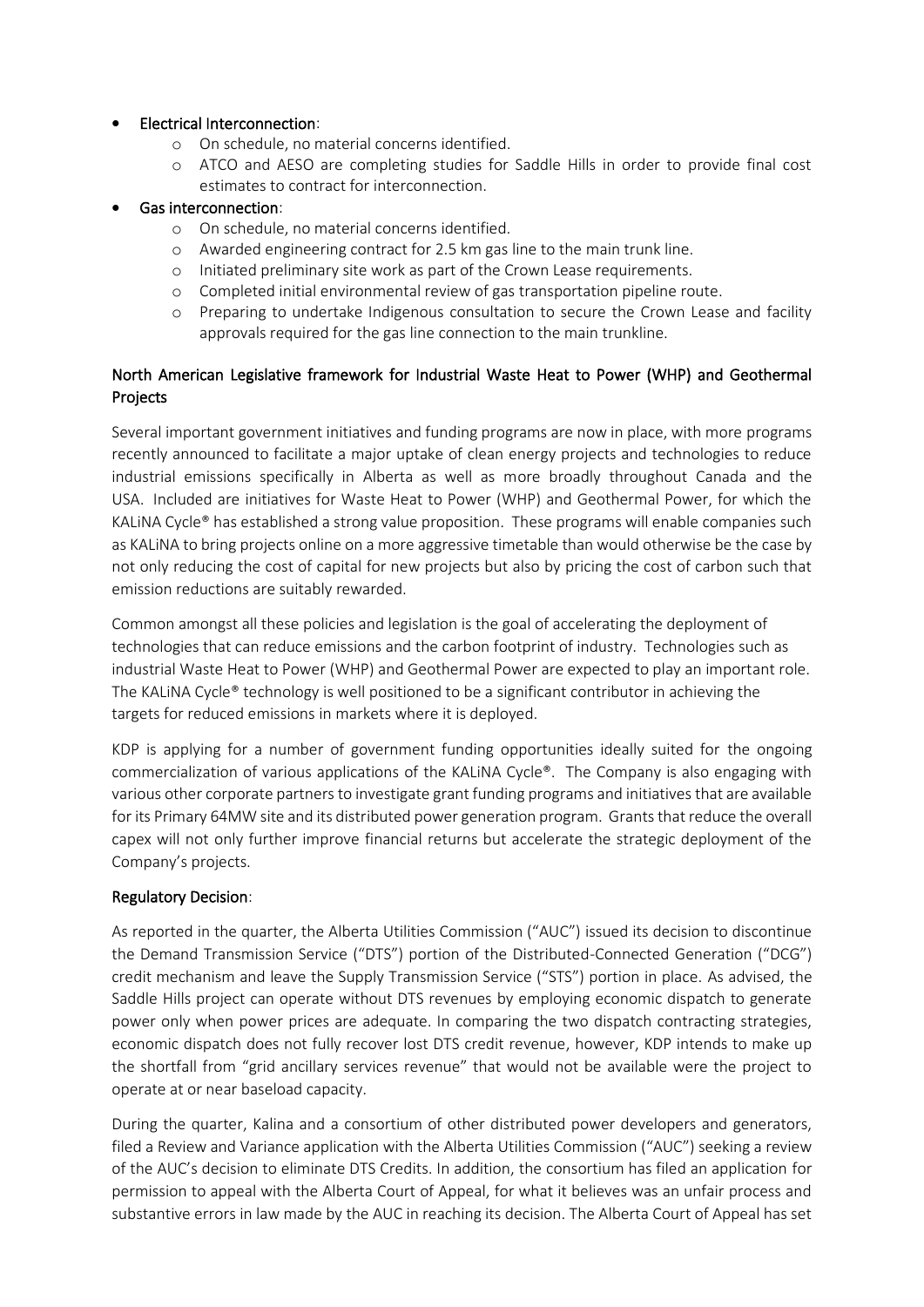1 September 2021 to hear the permission to appeal. The AUC is expected to provide a timely response such that it can determine whether or not to grant the hearing of the Review and Variance application in Q3 2021.

#### Financials

Cash out flow from the Group's operating activities for the quarter amounted to \$1.574m. Of this \$0.910m was for Alberta project development, non-Alberta project development was \$0.160m, Investor Relations was \$0.069m and patent maintenance of the KALiNA intellectual property portfolio was \$0.106m. As reported, the Company had a cash position at quarter end of \$1.09m and an equity facility in place for up to \$8m, which if utilized provides sufficient funding beyond the next two quarters.

In meeting its requirements to fund the Company's initial project to FNTP as well as its other business development activities the Company will consider if required, various funding arrangements with input from major corporate stakeholders and strategic investors.

#### Payments to related parties

During the quarter directors were paid \$217,000 for services rendered under normal commercial terms. Apart from this there were no other related party transactions during the quarter.

#### Management Commentary

Managing Director Ross McLachlan said: *"During the quarter our team continued to advance multiple project development work streams and we are pleased with the progress made. Our primary focus remains advancing our flagship 64MW Saddle Hills project which is now our blue print for broader rollout across additional sites that the Company is actively targeting.* 

*"It is also pleasing to note that KALiNA's sector continues to experience very strong support as demand for clean energy grows; driven by industry and governments alike, seeking to lower emissions. Investors are placing much more focus on companies with solid ESG credentials and KALiNA is exceptionally wellpositioned to benefit from this trend."*

### - ENDS -

This announcement was approved and authorised for release by: Ross MacLachlan, CEO For further information please contact:

KALiNA Power Limited Tim Horgan Executive Director thorgan@KALiNApower.com +61 3 9236 2800

Ben Jarvis Six Degrees Investor Relations Ben.jarvis@sdir.com.au +61 413 150 448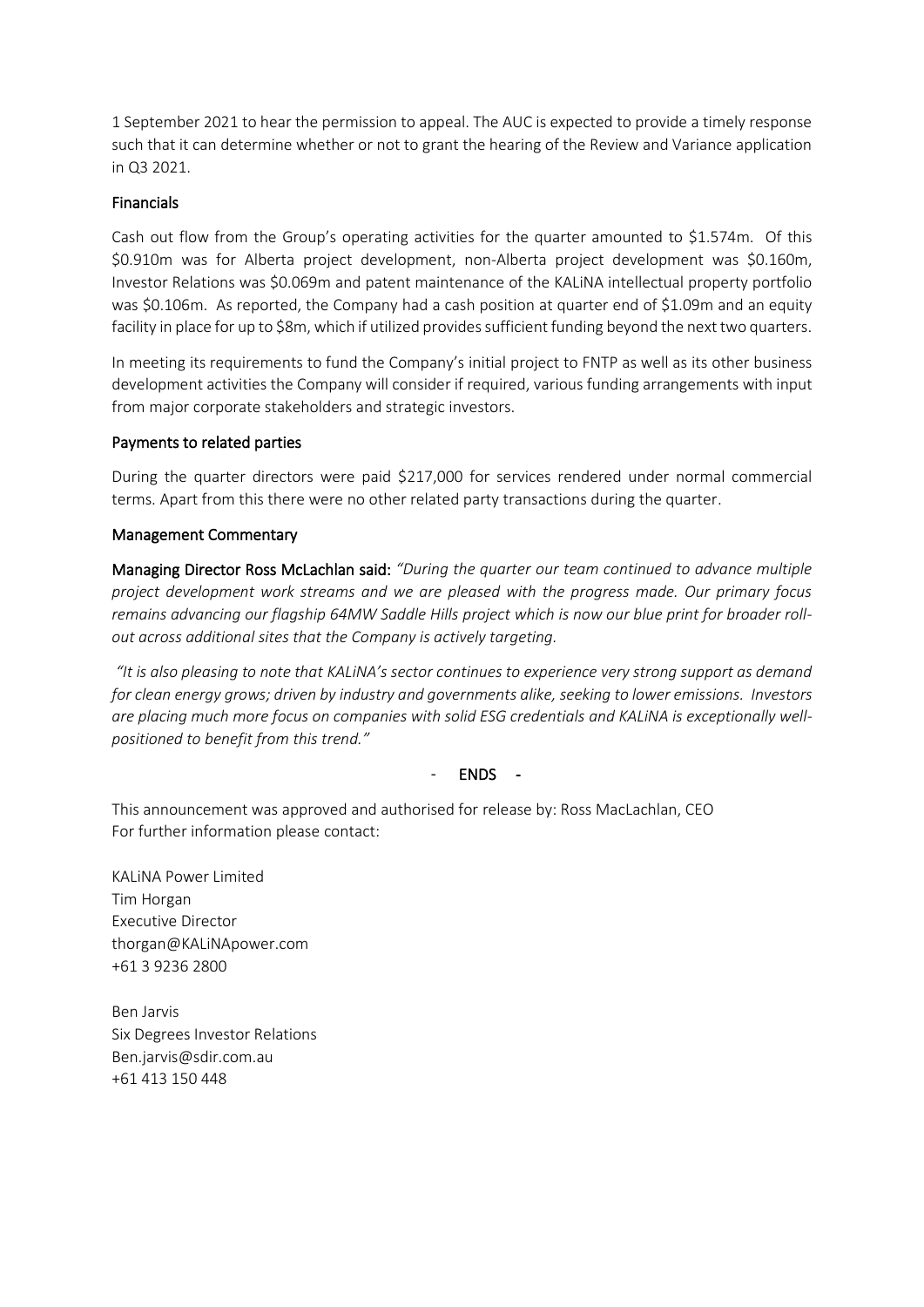# **Appendix 4C**

# **Quarterly cash flow report for entities subject to Listing Rule 4.7B**

| <b>Name of entity</b> |                                   |
|-----------------------|-----------------------------------|
| KALINA POWER LIMITED  |                                   |
| <b>ABN</b>            |                                   |
|                       | Quarter ended ("current quarter") |

| <b>Consolidated statement of cash flows</b> |                                                              | <b>Current quarter</b><br>\$A'000 | Year to date<br>$(12$ .months)<br>\$A'000 |
|---------------------------------------------|--------------------------------------------------------------|-----------------------------------|-------------------------------------------|
| 1.                                          | Cash flows from operating activities                         |                                   |                                           |
| 1.1                                         | Receipts from customers                                      | 6                                 | 55                                        |
| 1.2                                         | Payments for                                                 |                                   |                                           |
|                                             | engineering and Alberta project<br>(a)<br>development        | (816)                             | (3, 448)                                  |
|                                             | staff costs related to Alberta project<br>(b)<br>development | (94)                              | (551)                                     |
|                                             | non-Alberta project development<br>(c)                       | (160)                             | (283)                                     |
|                                             | Patent maintenance<br>(d)                                    | (106)                             | (656)                                     |
|                                             | leased assets<br>(e)                                         |                                   |                                           |
|                                             | (f)<br>corporate staff costs                                 | (254)                             | (769)                                     |
|                                             | Investor relations and project finance<br>(g)                | (69)                              | (296)                                     |
|                                             | administration and corporate costs<br>(h)                    | (83)                              | (589)                                     |
| 1.3                                         | Dividends received (see note 3)                              |                                   |                                           |
| 1.4                                         | Interest received                                            | 1                                 | 4                                         |
| 1.5                                         | Interest and other costs of finance paid                     |                                   | (6)                                       |
| 1.6                                         | Income taxes paid                                            |                                   |                                           |
| 1.7                                         | Government grants and tax incentives                         |                                   |                                           |
| 1.8                                         | Other (provide details if material)                          | 1                                 | 150                                       |
| 1.9                                         | Net cash from / (used in) operating<br>activities            | (1, 574)                          | (6, 389)                                  |

| 2.  | Cash flows from investing activities |     |     |
|-----|--------------------------------------|-----|-----|
| 2.1 | Payments to acquire or for:          |     |     |
|     | entities<br>(a)                      |     |     |
|     | (b)<br>businesses                    |     |     |
|     | property, plant and equipment<br>(C) | (6) | 12) |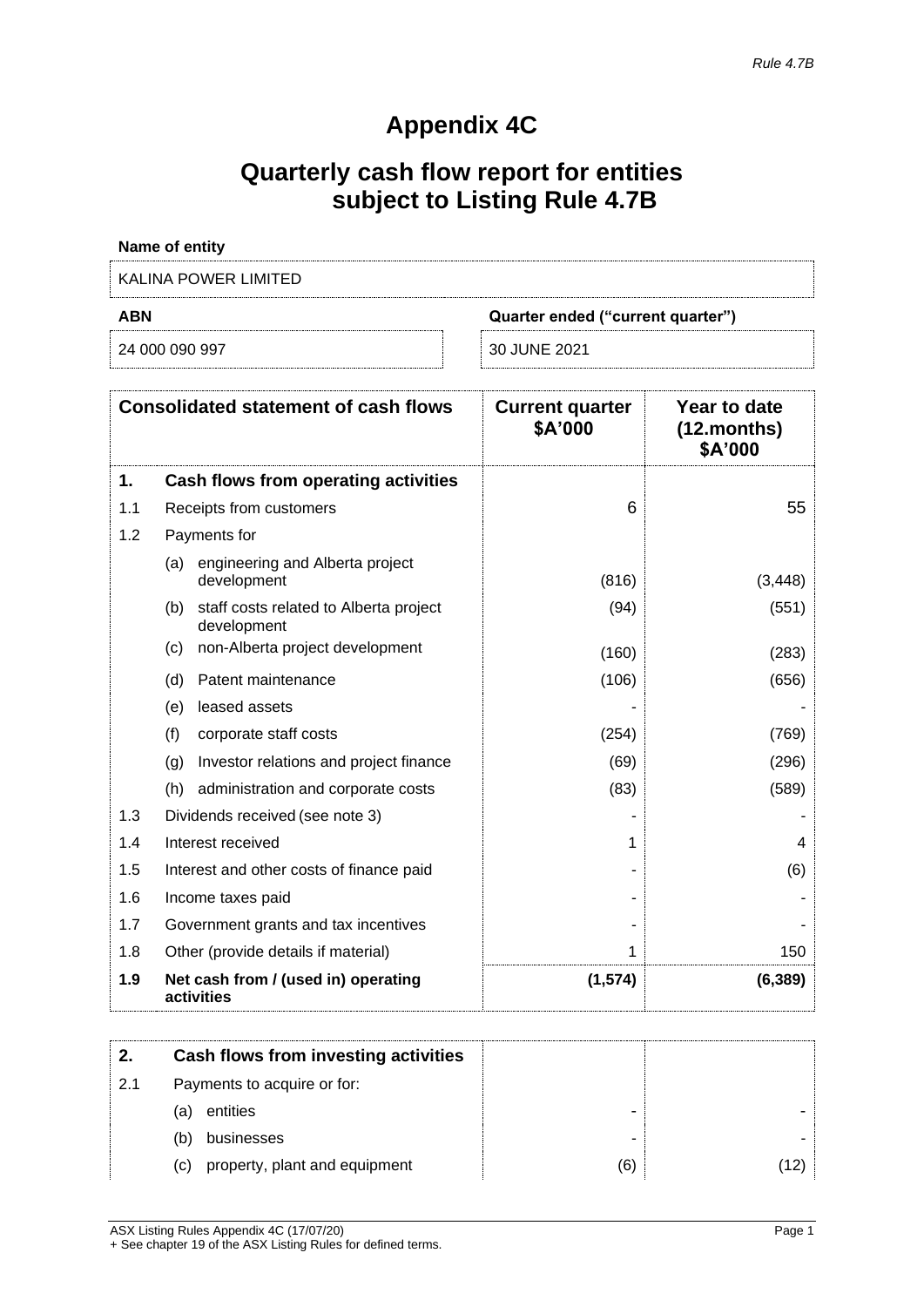| <b>Consolidated statement of cash flows</b>              |                                      | <b>Current quarter</b><br>\$A'000 | Year to date<br>$(12$ .months)<br>\$A'000 |
|----------------------------------------------------------|--------------------------------------|-----------------------------------|-------------------------------------------|
|                                                          | (d)<br>investments                   |                                   |                                           |
|                                                          | intellectual property<br>(e)         |                                   |                                           |
|                                                          | (f)<br>other non-current assets      |                                   |                                           |
| $2.2\,$                                                  | Proceeds from disposal of:           |                                   |                                           |
|                                                          | entities<br>(a)                      |                                   |                                           |
|                                                          | (b)<br>businesses                    |                                   |                                           |
|                                                          | property, plant and equipment<br>(c) |                                   |                                           |
|                                                          | (d)<br>investments                   |                                   | 10                                        |
|                                                          | intellectual property<br>(e)         |                                   |                                           |
|                                                          | (f)<br>other non-current assets      |                                   |                                           |
| 2.3<br>Cash flows from loans to other entities           |                                      |                                   |                                           |
| 2.4<br>Dividends received (see note 3)                   |                                      |                                   |                                           |
| 2.5<br>Security deposit (provide details if material)    |                                      | (2)                               | (17)                                      |
| Net cash from / (used in) investing<br>2.6<br>activities |                                      | (8)                               | (19)                                      |

| 3.   | Cash flows from financing activities                                                          |       |
|------|-----------------------------------------------------------------------------------------------|-------|
| 3.1  | Proceeds from issues of equity securities<br>(excluding convertible debt securities)          | 7,642 |
| 3.2  | Proceeds from issue of convertible debt<br>securities                                         |       |
| 3.3  | Proceeds from exercise of options                                                             | 32    |
| 3.4  | Transaction costs related to issues of<br>equity securities or convertible debt<br>securities | (613) |
| 3.5  | Proceeds from borrowings                                                                      | 500   |
| 3.6  | Repayment of borrowings                                                                       | (500) |
| 3.7  | Transaction costs related to loans and<br>borrowings                                          |       |
| 3.8  | Dividends paid                                                                                |       |
| 3.9  | Other (provide details if material)                                                           |       |
| 3.10 | Net cash from / (used in) financing<br>activities                                             | 7,061 |

| 4.  | Net increase / (decrease) in cash and<br>cash equivalents for the period |         |         |
|-----|--------------------------------------------------------------------------|---------|---------|
| 4.1 | Cash and cash equivalents at beginning of<br>period                      | 2,675   | 440     |
| 4.2 | Net cash from / (used in) operating<br>activities (item 1.9 above)       | (1.574) | (6,389) |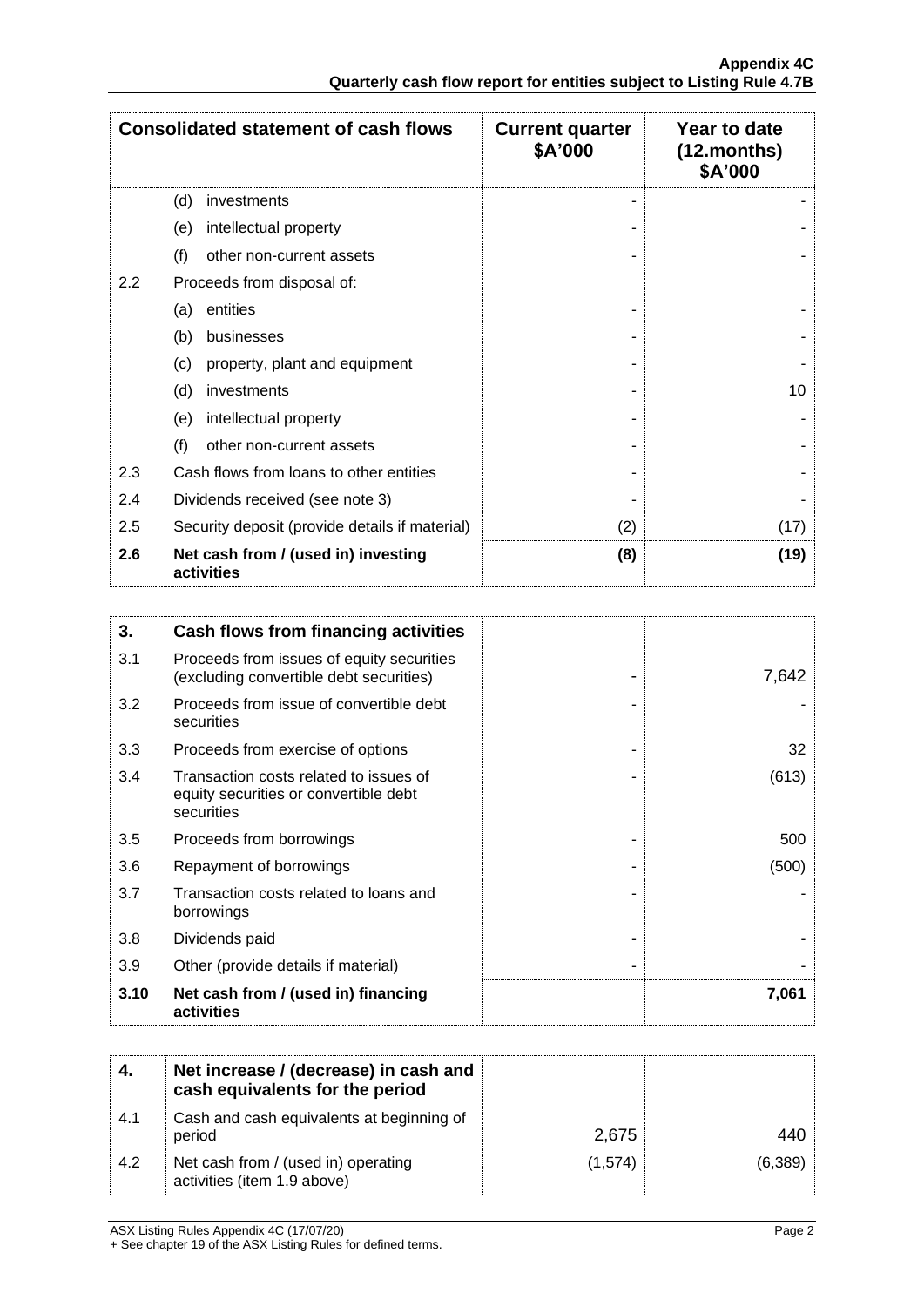| <b>Consolidated statement of cash flows</b> |                                                                     | <b>Current quarter</b><br>\$A'000 | Year to date<br>$(12$ .months)<br>\$A'000 |
|---------------------------------------------|---------------------------------------------------------------------|-----------------------------------|-------------------------------------------|
| 4.3                                         | Net cash from / (used in) investing activities<br>(item 2.6 above)  | (8)                               | (19)                                      |
| 4.4                                         | Net cash from / (used in) financing activities<br>(item 3.10 above) |                                   | 7,061                                     |
| 4.5                                         | Effect of movement in exchange rates on<br>cash held                |                                   |                                           |
| 4.6                                         | Cash and cash equivalents at end of<br>period                       | 1,093                             | 1.093                                     |

| Reconciliation of cash and cash<br>5.<br>equivalents<br>at the end of the quarter (as shown in the<br>consolidated statement of cash flows) to the<br>related items in the accounts |                                                                              | <b>Current quarter</b><br>\$A'000 | <b>Previous quarter</b><br>\$A'000 |
|-------------------------------------------------------------------------------------------------------------------------------------------------------------------------------------|------------------------------------------------------------------------------|-----------------------------------|------------------------------------|
| 5.1                                                                                                                                                                                 | <b>Bank balances</b>                                                         | 1.094                             | 2.675                              |
| 5.2                                                                                                                                                                                 | Call deposits                                                                |                                   |                                    |
| 5.3                                                                                                                                                                                 | Bank overdrafts                                                              |                                   |                                    |
| 5.4                                                                                                                                                                                 | Other (provide details)                                                      |                                   |                                    |
| 5.5                                                                                                                                                                                 | Cash and cash equivalents at end of<br>quarter (should equal item 4.6 above) | 1,094                             | 2,675                              |

|                                                                                                                                                             | Payments to related parties of the entity and their<br>associates                          | <b>Current quarter</b><br><b>\$A'000</b> |
|-------------------------------------------------------------------------------------------------------------------------------------------------------------|--------------------------------------------------------------------------------------------|------------------------------------------|
| 6.1                                                                                                                                                         | Aggregate amount of payments to related parties and their<br>associates included in item 1 |                                          |
| 6.2                                                                                                                                                         | Aggregate amount of payments to related parties and their<br>associates included in item 2 |                                          |
| Note: if any amounts are shown in items 6.1 or 6.2, your quarterly activity report must include a description of, and an<br>explanation for, such payments. |                                                                                            |                                          |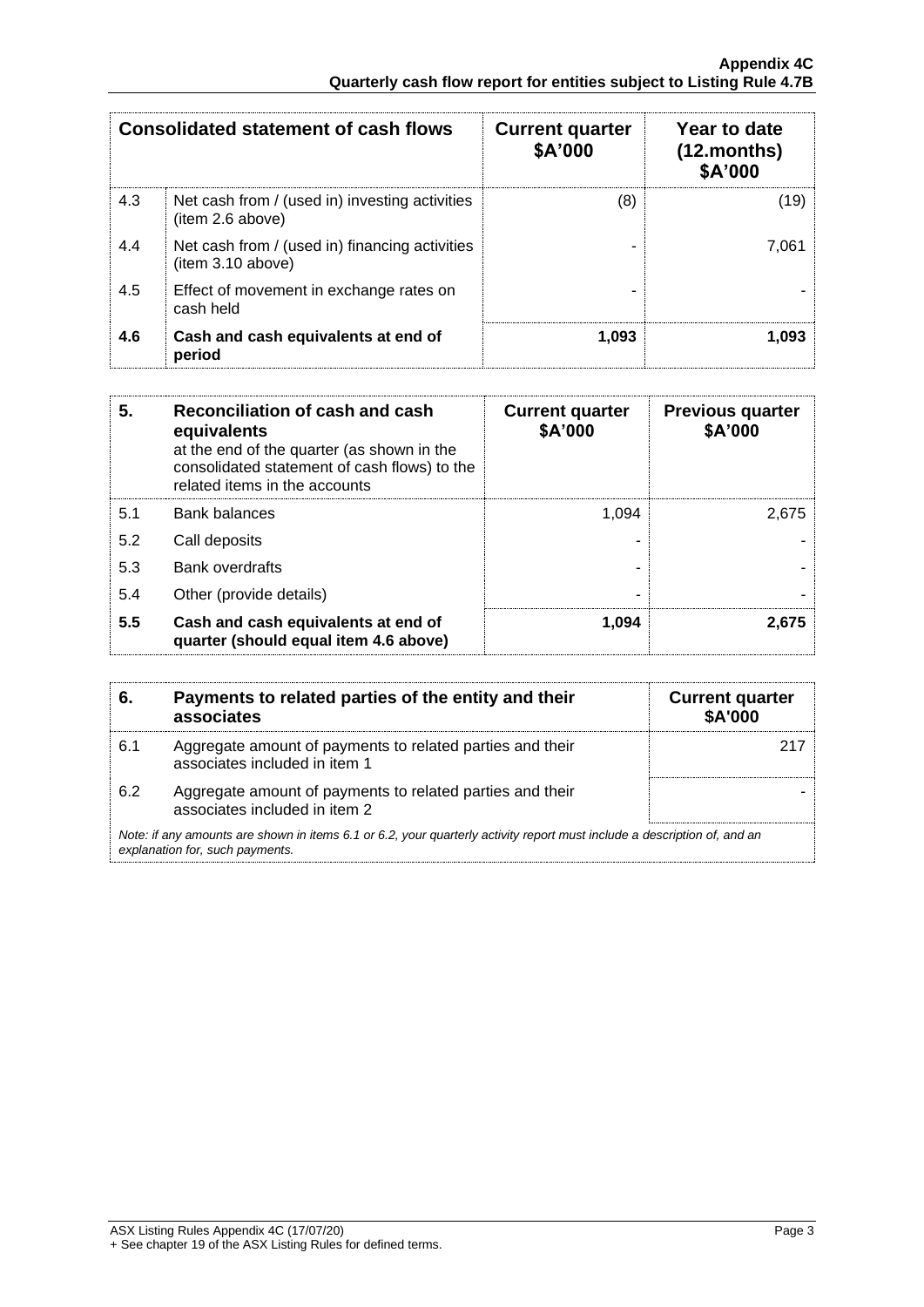| 7.  | <b>Financing facilities</b><br>Note: the term "facility' includes all forms of financing<br>arrangements available to the entity.<br>Add notes as necessary for an understanding of the<br>sources of finance available to the entity.                                                                                                               | <b>Total facility</b><br>amount at quarter<br>end<br>\$A'000 | Amount drawn at<br>quarter end<br>\$A'000 |
|-----|------------------------------------------------------------------------------------------------------------------------------------------------------------------------------------------------------------------------------------------------------------------------------------------------------------------------------------------------------|--------------------------------------------------------------|-------------------------------------------|
| 7.1 | Loan facilities                                                                                                                                                                                                                                                                                                                                      |                                                              |                                           |
| 7.2 | Credit standby arrangements                                                                                                                                                                                                                                                                                                                          |                                                              |                                           |
| 7.3 | Other (please specify)                                                                                                                                                                                                                                                                                                                               | 8,000                                                        | nil                                       |
| 7.4 | <b>Total financing facilities</b>                                                                                                                                                                                                                                                                                                                    | 8,000                                                        | nil                                       |
|     |                                                                                                                                                                                                                                                                                                                                                      |                                                              |                                           |
| 7.5 | Unused financing facilities available at quarter end                                                                                                                                                                                                                                                                                                 |                                                              | 8,000                                     |
| 7.6 | Include in the box below a description of each facility above, including the lender, interest<br>rate, maturity date and whether it is secured or unsecured. If any additional financing<br>facilities have been entered into or are proposed to be entered into after quarter end,<br>include a note providing details of those facilities as well. |                                                              |                                           |
|     |                                                                                                                                                                                                                                                                                                                                                      |                                                              |                                           |

| 8.  |                                                                                                                                                                                                                                 | Estimated cash available for future operating activities                                                                                                                                                       | \$A'000 |
|-----|---------------------------------------------------------------------------------------------------------------------------------------------------------------------------------------------------------------------------------|----------------------------------------------------------------------------------------------------------------------------------------------------------------------------------------------------------------|---------|
| 8.1 | Net cash from / (used in) operating activities (item 1.9)                                                                                                                                                                       |                                                                                                                                                                                                                | (1,574) |
| 8.2 |                                                                                                                                                                                                                                 | Cash and cash equivalents at quarter end (item 4.6)                                                                                                                                                            | 1,093   |
| 8.3 |                                                                                                                                                                                                                                 | Unused finance facilities available at quarter end (item 7.5)                                                                                                                                                  | 8,000   |
| 8.4 |                                                                                                                                                                                                                                 | Total available funding (item $8.2 +$ item $8.3$ )                                                                                                                                                             | 9,093   |
| 8.5 | item 8.1)                                                                                                                                                                                                                       | Estimated quarters of funding available (item 8.4 divided by                                                                                                                                                   | 5.7     |
|     |                                                                                                                                                                                                                                 | Note: if the entity has reported positive net operating cash flows in item 1.9, answer item 8.5 as "N/A". Otherwise, a<br>figure for the estimated quarters of funding available must be included in item 8.5. |         |
| 8.6 |                                                                                                                                                                                                                                 | If item 8.5 is less than 2 quarters, please provide answers to the following questions:                                                                                                                        |         |
|     | 8.6.1<br>Does the entity expect that it will continue to have the current level of net operating<br>cash flows for the time being and, if not, why not?                                                                         |                                                                                                                                                                                                                |         |
|     | Answer: n/a                                                                                                                                                                                                                     |                                                                                                                                                                                                                |         |
|     | 8.6.2<br>Has the entity taken any steps, or does it propose to take any steps, to raise further<br>cash to fund its operations and, if so, what are those steps and how likely does it<br>believe that they will be successful? |                                                                                                                                                                                                                |         |
|     | Answer: n/a                                                                                                                                                                                                                     |                                                                                                                                                                                                                |         |
|     | 8.6.3                                                                                                                                                                                                                           | Does the entity expect to be able to continue its operations and to meet its business<br>objectives and, if so, on what basis?                                                                                 |         |
|     | Answer: n/a                                                                                                                                                                                                                     |                                                                                                                                                                                                                |         |
|     |                                                                                                                                                                                                                                 | Note: where item 8.5 is less than 2 quarters, all of questions 8.6.1, 8.6.2 and 8.6.3 above must be answered.                                                                                                  |         |
|     |                                                                                                                                                                                                                                 |                                                                                                                                                                                                                |         |